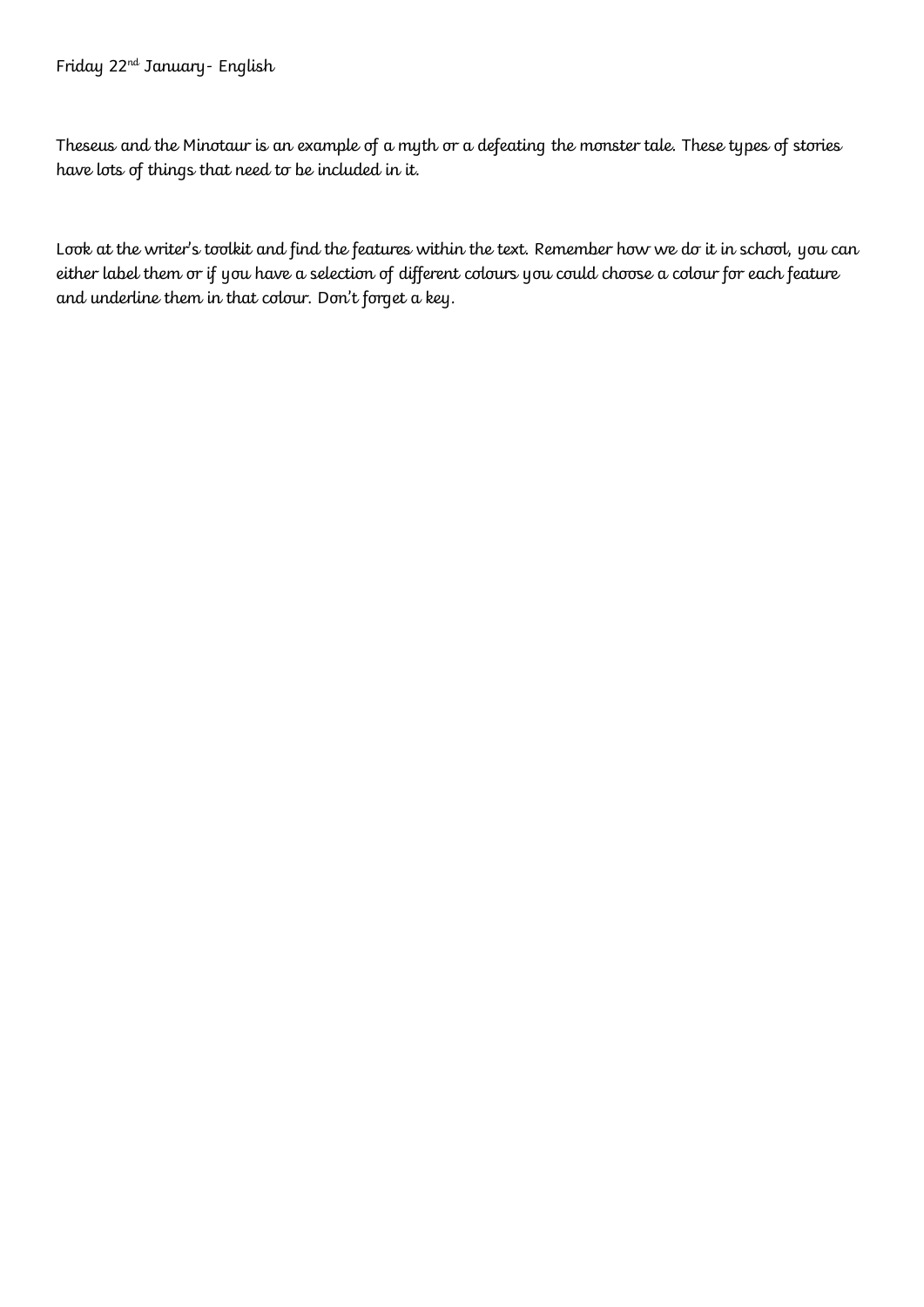**Steps to success**

| Lockdown work  |                                 |  |  |  |  |  |
|----------------|---------------------------------|--|--|--|--|--|
| Date           | Friday 22 <sup>nd</sup> January |  |  |  |  |  |
| Subject/s      | English                         |  |  |  |  |  |
|                | <b>Imitate</b>                  |  |  |  |  |  |
| Learning       |                                 |  |  |  |  |  |
|                | To identify features of a text. |  |  |  |  |  |
| Objective<br>C |                                 |  |  |  |  |  |

|                                                             |                                                           |                 |  |            | SA<br>$\mathbb{X}$ | ТA |  |
|-------------------------------------------------------------|-----------------------------------------------------------|-----------------|--|------------|--------------------|----|--|
| Success Criteria                                            | I know what features are in a defeating the monster tale. |                 |  |            |                    |    |  |
| $\checkmark$ ! $\equiv$                                     | I understand what a defeating the monster tale.           |                 |  |            |                    |    |  |
|                                                             | I can find and label features in a text.                  |                 |  |            |                    |    |  |
| Support                                                     | Independent                                               | Adult Support ( |  | Group Work |                    |    |  |
| Writer's toolkit:                                           |                                                           |                 |  |            |                    |    |  |
| Show not tell sentences to describe a character's emotions. |                                                           |                 |  |            |                    |    |  |
| Use powerful and precise nouns, adjectives and verbs.       |                                                           |                 |  |            |                    |    |  |
| Use metaphors and similes.                                  |                                                           |                 |  |            |                    |    |  |
| Use alliteration e.g Sally slept silently                   |                                                           |                 |  |            |                    |    |  |
| Use expanded noun phrases.                                  |                                                           |                 |  |            |                    |    |  |
| Written in the past tense.                                  |                                                           |                 |  |            |                    |    |  |